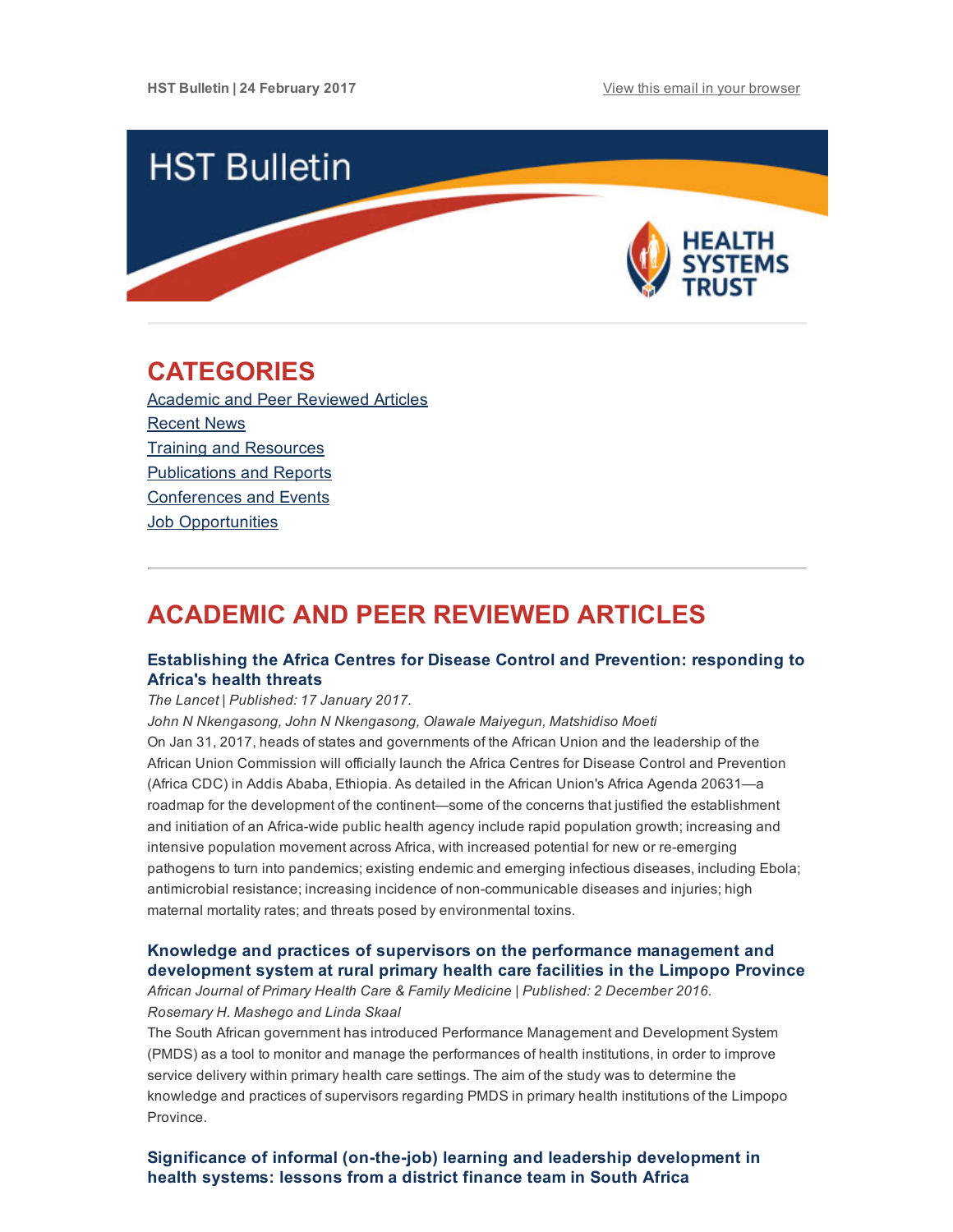#### BMJ Global Health | Published: 16 February 2017.

#### S Choonara, J Goudge, N Nxumalo, J Eyles

The district health system (DHS) has a critical role to play in the delivery of primary healthcare (PHC). Effective district management, particularly leadership is considered to be crucial element of the DHS. Internationally, the debate around developing leadership competencies such as motivation or empowerment of staff, managing relationships, being solution driven as well as fostering teamwork are argued to be possible through approaches such as formal and informal training. Despite growing multidisciplinary evidence in fields such as engineering, computer sciences and health sciences there remains little empirical evidence of these approaches, especially the informal approach.

## Socioeconomic status and non-communicable disease behavioural risk factors in low-income and lower-middle-income countries: a systematic review

#### The Lancet | Published: March 2017.

## Luke Allen, Julianne Williams, Nick Townsend, Bente Mikkelsen, Nia Roberts, Charlie Foster, Kremlin Wickramasinghe

Non-communicable diseases are the leading global cause of death and disproportionately afflict those living in low-income and lower-middle-income countries (LLMICs). The association between socioeconomic status and non-communicable disease behavioural risk factors is well established in high-income countries, but it is not clear how behavioural risk factors are distributed within LLMICs. We aimed to systematically review evidence on the association between socioeconomic status and harmful use of alcohol, tobacco use, unhealthy diets, and physical inactivity within LLMICs.

## Evidence for scaling up HIV treatment in sub-Saharan Africa: A call for [incorporating](http://journals.plos.org/plosmedicine/article?id=10.1371/journal.pmed.1002240) health system constraints

PlosOne | Published: 21 February 2017.

Evelinn Mikkelsen, Jan A. C. Hontelez , Maarten P. M. Jansen, Till Bärnighausen, Katharina Hauck, Kjell A. Johansson, et al

The scale-up of antiretroviral therapy (ART) for HIV-infected people in sub-Saharan Africa (SSA) over the past 15 years is one of the most remarkable achievements in public health. With approximately 12 million people on treatment in 2015, life expectancy on the subcontinent has vastly improved. Nevertheless, ART coverage in SSA is still suboptimal, HIV incidence remains high, and improved survival due to ART implies ever increasing numbers of people on treatment. Substantial additional resources are needed to further scale up ART, yet funding has levelled off over the recent years, increasing the need for optimizing the allocation of limited resources.

## From HIV infection to therapeutic response: a population-based longitudinal HIV cascade-of-care study in KwaZulu-Natal, South Africa

#### The Lancet | Published: 30 January 2017.

Noah Haber, Frank Tanser, Jacob Bor, Kevindra Naidu, Tinofa Mutevedzi, Kobus Herbst, et al Standard approaches to estimation of losses in the HIV cascade of care are typically cross-sectional and do not include the population stages before linkage to clinical care. We used Individual level longitudinal cascade data, transition by transition, including population stages, both to identify the health-system losses in the cascade and to show the differences in inference between standard methods and the longitudinal approach.

## Developing a Safer Conception [Intervention](http://link.springer.com/article/10.1007%2Fs10461-017-1719-4) for Men Living with HIV in South Africa

#### AIDS and Behaviour | Published: 13 February 2017.

Hazar Khidir, Christina Psaros, Letitia Greener, Kasey O'Neil, Mxolisi Mathenjwa, F. N. Mosery, et al Within sexual partnerships, men make many decisions about sexual behavior, reproductive goals, and HIV prevention. There are increasing calls to involve men in reproductive health and HIV prevention. This paper describes the process of creating and evaluating the acceptability of a safer conception intervention for men living with HIV who want to have children with partners at risk for acquiring HIV in KwaZulu-Natal, South Africa. Based on formative work conducted with men and women living with HIV,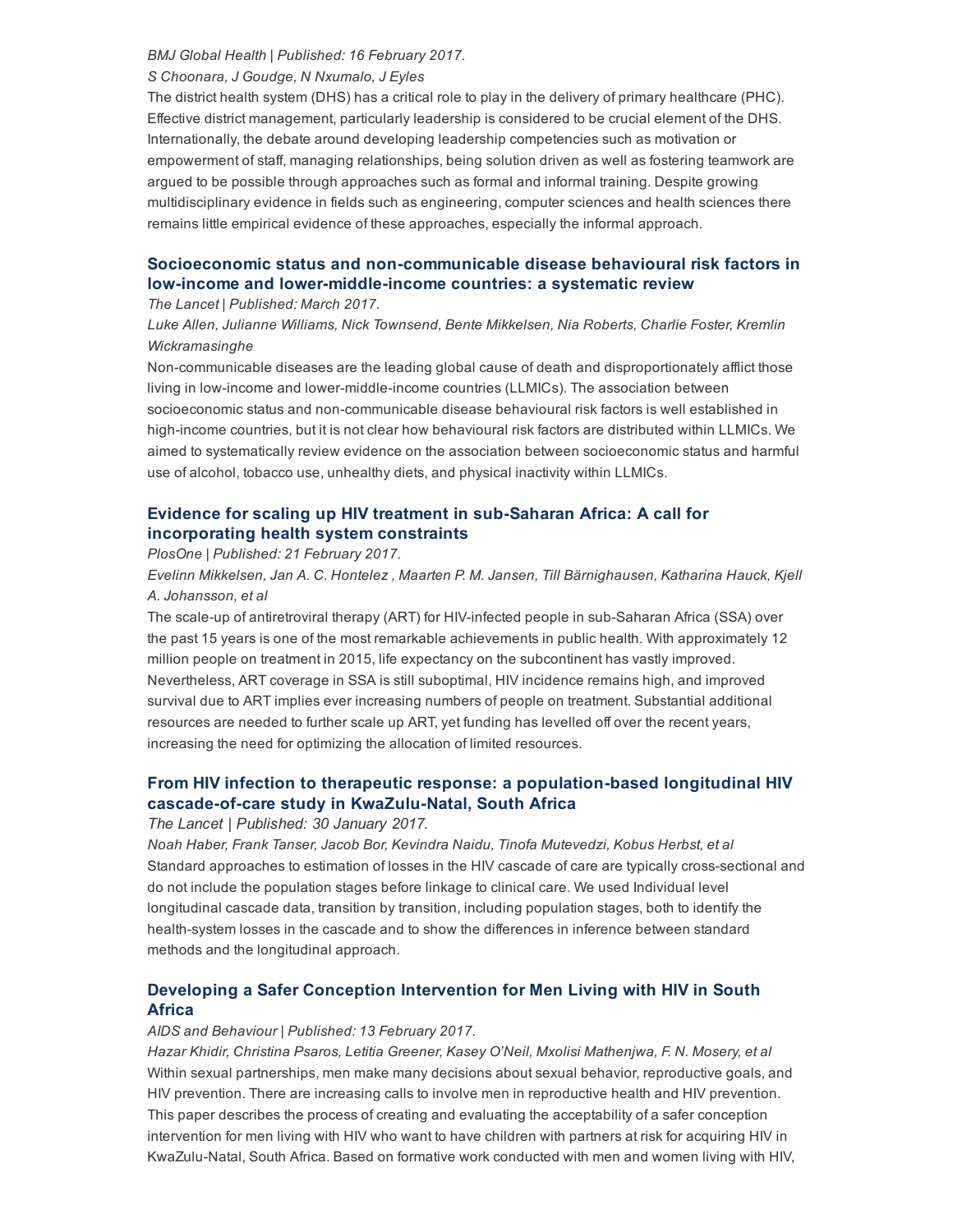their partners, and providers, we developed an intervention based on principles of cognitive-behavioral therapy to support men in the adoption of HIV risk-reduction behaviors such as HIV-serostatus disclosure and uptake of and adherence to antiretroviral therapy. Structured group discussions were used to explore intervention acceptability and feasibility. Our work demonstrates that men are eager for reproductive health services, but face unique barriers to accessing them.

## A realist review of mobile phone-based health interventions for non[communicable](http://bmcmedicine.biomedcentral.com/articles/10.1186/s12916-017-0782-z) disease management in sub-Saharan Africa

BioMed Central | Published: 6 February 2017.

Daniel Opoku, Victor Stephani and Wilm Quentin

The prevalence of non-communicable diseases (NCDs) is increasing in sub-Saharan Africa. At the same time, the use of mobile phones is rising, expanding the opportunities for the implementation of mobile phone-based health (mHealth) interventions. This review aims to understand how, why, for whom, and in what circumstances mHealth interventions against NCDs improve treatment and care in sub-Saharan Africa.

## Impact of a clinical program using weekly Short Message Service (SMS) on antiretroviral therapy adherence support in South Africa: a [retrospective](http://bmcmedinformdecismak.biomedcentral.com/articles/10.1186/s12911-017-0413-9) cohort study

BioMed Central | Published: 20 February 2017.

Nathan Georgette, Mark J. Siedner, Carter R. Petty, Brian C. Zanoni, Stephen Carpenter and Jessica E. Haberer

In randomized controlled trials, short message service (SMS) programs have improved adherence to HIV antiretroviral therapy (ART). In response, the World Health Organization recommended use of SMS programs to support ART. However, there is limited data on real-world implementations of SMS programs. In this study, we evaluated a clinical program of weekly SMS reminders at a government-run HIV clinic near Durban, South Africa. Using a retrospective cohort design, we analyzed routine data collected at the clinic to determine ART prescription coverage, comparing those who were or were not sent SMS reminders.

## What device would be best for early infant male [circumcision](http://journals.plos.org/plosone/article?id=10.1371/journal.pone.0171445) in east and southern Africa? Provider experiences and opinions with three different devices in Kenya

PlosOne | Published: 14 February 2017.

Robert C. Bailey, Irene Nyaboke, Fredrick O. Otieno

Voluntary medical male circumcision (VMMC) reduces risk of HIV acquisition in heterosexual men by approximately 60%. As some countries approach targets for proportions of adolescents and adults circumcised, some are considering early infant male circumcision (EIMC) as a means to achieve sustainability of VMMC for long term reduction of HIV incidence. Evaluations of specialized devices for EIMC are important to provide programs with information required to make informed decisions about how to design safe, effective EIMC programs. We provide assessments by 11 providers with experience in Kenya employing all three of the devices most likely to be considered by various EIMC programs in east and Southern Africa.

## Comorbidities of HIV infection and health care seeking behavior among HIV infected patients attending public sector healthcare facilities in KwaZulu-Natal: A cross sectional study

PlosOne | Published: 2 February 2017. Manimbulu Nlooto

HIV-infected people may present with co-infections, comorbidities, and side effects associated with antiretroviral therapy. This study explored the prevalence of comorbid health problems and determined the extent of the use of traditional medicine for treatment of co-infections, comorbidities of HIV infection and side effects.

## The right to health of non-nationals and displaced persons in the sustainable development goals era: challenges for equity in universal health care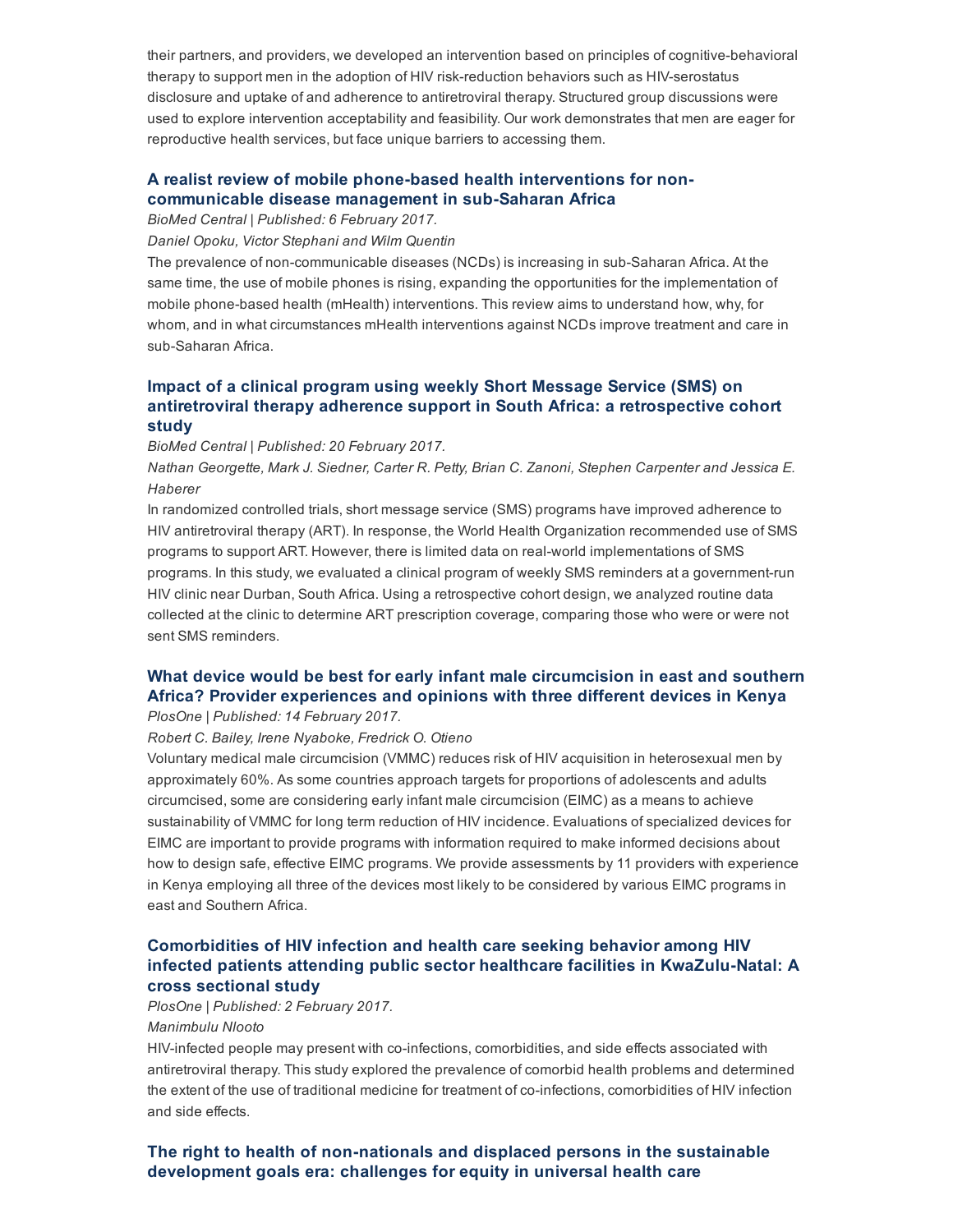#### BioMed Central | Published: 21 February 2017.

Claire E. Brolan, Lisa Forman, Stéphanie Dagron, Rachel Hammonds, Attiya Waris, Lyla Latif and Ana Lorena Ruano

Under the Millennium Development Goals (MDGs), United Nations (UN) Member States reported progress on the targets toward their general citizenry. This focus repeatedly excluded marginalized ethnic and linguistic minorities, including people of refugee backgrounds and other vulnerable nonnationals that resided within a States' borders. The Sustainable Development Goals (SDGs) aim to be truly transformative by being made operational in all countries, and applied to all, nationals and nonnationals alike. Global migration and its diffuse impact has intensified due to escalating conflicts and the growing violence in wartorn Syria, as well as in many countries in Africa and in Central America. This massive migration and the thousands of refugees crossing borders in search for safety led to the creation of two-tiered, ad hoc, refugee health care systems that have added to the sidelining of nonnationals in MDG-reporting frameworks.

#### [\(Return](#page-0-1) to Top)

## <span id="page-3-0"></span>RECENT NEWS

## Press Release: Sixty thousand [participants](http://www.hst.org.za/news/media-brief-launch-south-african-national-hiv-survey-sabssm-v-20162017) will take part in the fifth National HIV and Health Study

#### Human Sciences Research Council | 21 February 2017.

The Human Sciences Research Council (HSRC) will visit 60 000 South Africans to request their participation in the country's fifth HIV and Health Study. Professor Leickness Simbayi, Deputy CEO for Research at the HSRC and overall Principal Investigator of the study, says field workers will be visiting selected households across South Africa.

## CROI 2017: Added support, speed and [communication](http://www.hst.org.za/news/croi-2017-added-support-speed-and-communication-improve-hiv-service-linkage-and-retention-mozam) improve HIV service linkage and retention in Mozambique and South Africa

#### Science Speaks | 16 February 2017.

Providing immune cell testing and HIV treatment counseling immediately after a positive HIV test was the first in a series of measures that increased rapid linkage to care and retention at ten clinic sites in Mozambique, data presented here Thursday showed.

## A benign circle: how a [combination](http://www.hst.org.za/news/benign-circle-how-combination-factors-has-reduced-hiv-infections-one-hardest-hit-parts-africa) of factors has reduced HIV infections in one of the hardest-hit parts of Africa

#### AIDSMap | 14 February 2017.

HIV incidence has started to tumble in one of the best-studied groups of people in Africa, the Conference on Retroviruses and Opportunistic Infections (CROI 2017) heard in Seattle. The annual infection rate has fallen 40% in the last four years, the conference was told. A combination of factors, including wider availability of antiretroviral therapy, increased male circumcision, and later age of sexual debut in young people, all appear to be contributing to this decline.

#### No more delays: [Accelerating](http://www.hst.org.za/news/no-more-delays-accelerating-access-medicine) access to medicine

#### Health-E News | 17 February 2017.

Late last month, Heads of State and governments from across the continent gathered in Addis Ababa for the 28th African Union (AU) Summit writes Yolanda Moyo of PATH South Africa.

#### Potential cure for [deadliest](http://www.hst.org.za/news/potential-cure-deadliest-form-tb) form of TB

Health-E News | 16 February 2017. Usually a death sentence, extensively drug-resistant tuberculosis (XDR-TB) can potentially be cured with a new drug combination.

#### How should HIV self-testing services be provided?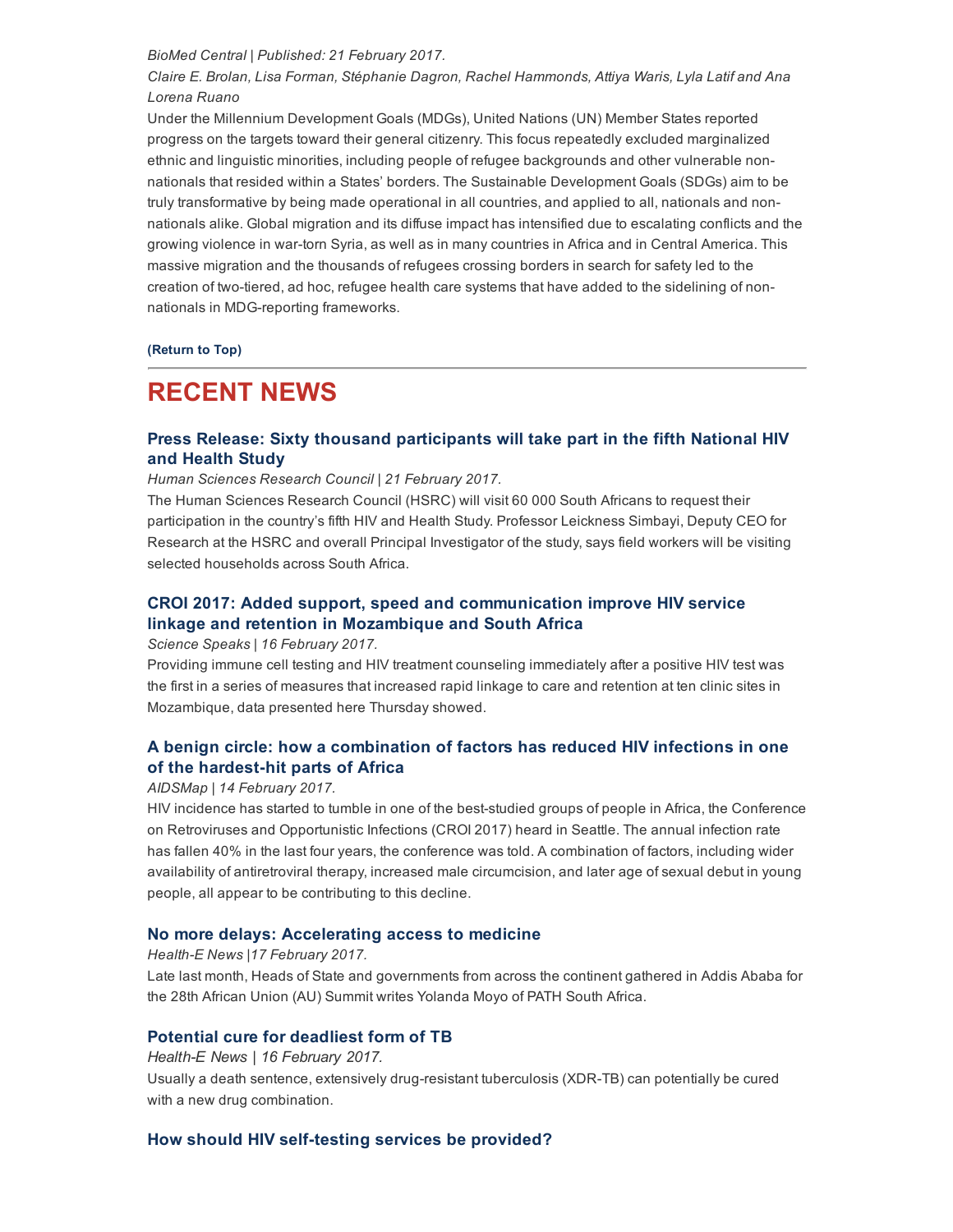#### AIDSMap | 17 February 2017.

Chairing a session on HIV self-testing at the 2017 Conference on Retroviruses and Opportunistic Infections (CROI) in Seattle this week, Joanne Stekler said that much is already known about the subject – that selftesting is acceptable to a broad range of people, has good uptake with people who have never tested before and can identify new cases, but that the longer window period means that selftesting is a less sensitive method for populations with a high incidence of HIV.

## South Africa: Sexual violence in [Platinum](http://www.hst.org.za/news/south-africa-sexual-violence-platinum-mining-belt-major-driver-hiv) Mining Belt a major driver of HIV

#### MSF | 17 February 2017.

MSF's 2015 survey of more than 800 Rustenburg women between the ages of 1849 established that one in four have been raped in their lifetime, whereas approximately half have experienced some form of sexual or intimate partner violence.

#### [\(Return](#page-0-1) to Top)

# <span id="page-4-0"></span>TRAINING AND RESOURCES

### 10 Ways to improve the quality of care in health [facilities](http://www.who.int/features/2017/quality-care-facilities/en/?utm_source=WHO%20List&utm_campaign=6fa4fd583d-EMAIL_CAMPAIGN_2017_01_18&utm_medium=email&utm_term=0_823e9e35c1-6fa4fd583d-266380653)

WHO | Published: February 2017.

This photo story describes some of WHO's recommendations on how countries can improve quality of care in their health facilities and prevent maternal and newborn deaths, based on its Standards for improving quality of maternal and newborn care in health facilities.

## Webinar: [Programming](https://www.eventbrite.com/e/programming-along-the-life-course-men-and-boys-as-family-planning-users-tickets-31973295989) Along the Life Course: Men and boys as family planning users

#### The Knowledge for Health (K4Health) Project | 1 March 2017.

Join USAID, the Knowledge for Health (K4Health) Project and the Interagency Gender Working Group (IGWG) for a webinar to highlight the importance of tackling gender norms and inequities that act as barriers to men and boys' use of contraception.

### Sex [Rights](http://www.sexrightsafrica.net/)

Regional Sexual and Reproductive Health and Rights (RSRHR) Fund This website is a regional networking hub to share evidence and strengthen action to realise sexual and reproductive health rights (SRHR) for all in Southern Africa and globally.

### CROI [Webcasts](http://www.croiwebcasts.org/)

#### Conference on Retroviruses and Opportunistic Infections

Webcasts from the Conference on Retroviruses and Opportunistic Infections 2017, held in Seattle, Washington, USA. CROI brings together top basic, translational, and clinical researchers from around the world to share the latest studies, important developments, and best research methods in the ongoing battle against HIV/AIDS and related infectious diseases.

[\(Return](#page-0-1) to Top)

# <span id="page-4-1"></span>PUBLICATIONS AND REPORTS

## Annual Report to Congress on the [President's](http://www.hst.org.za/publications/annual-report-congress-presidents-emergency-plan-aids-relief-thirteenth-annual-report-c) Emergency Plan for AIDS Relief: Thirteenth Annual Report to Congress (2017)

#### PEPFAR | Published: February 2017.

Since its inception in 2003, the U.S. President's Emergency Plan for AIDS Relief (PEPFAR) has received strong bipartisan support in Congress and through administrations, including two re-authorizations with significant majorities. The United States is unquestionably the world's leader in responding to the global HIV/AIDS crisis. Originally conceived as a compassionate effort to save the lives of those in countries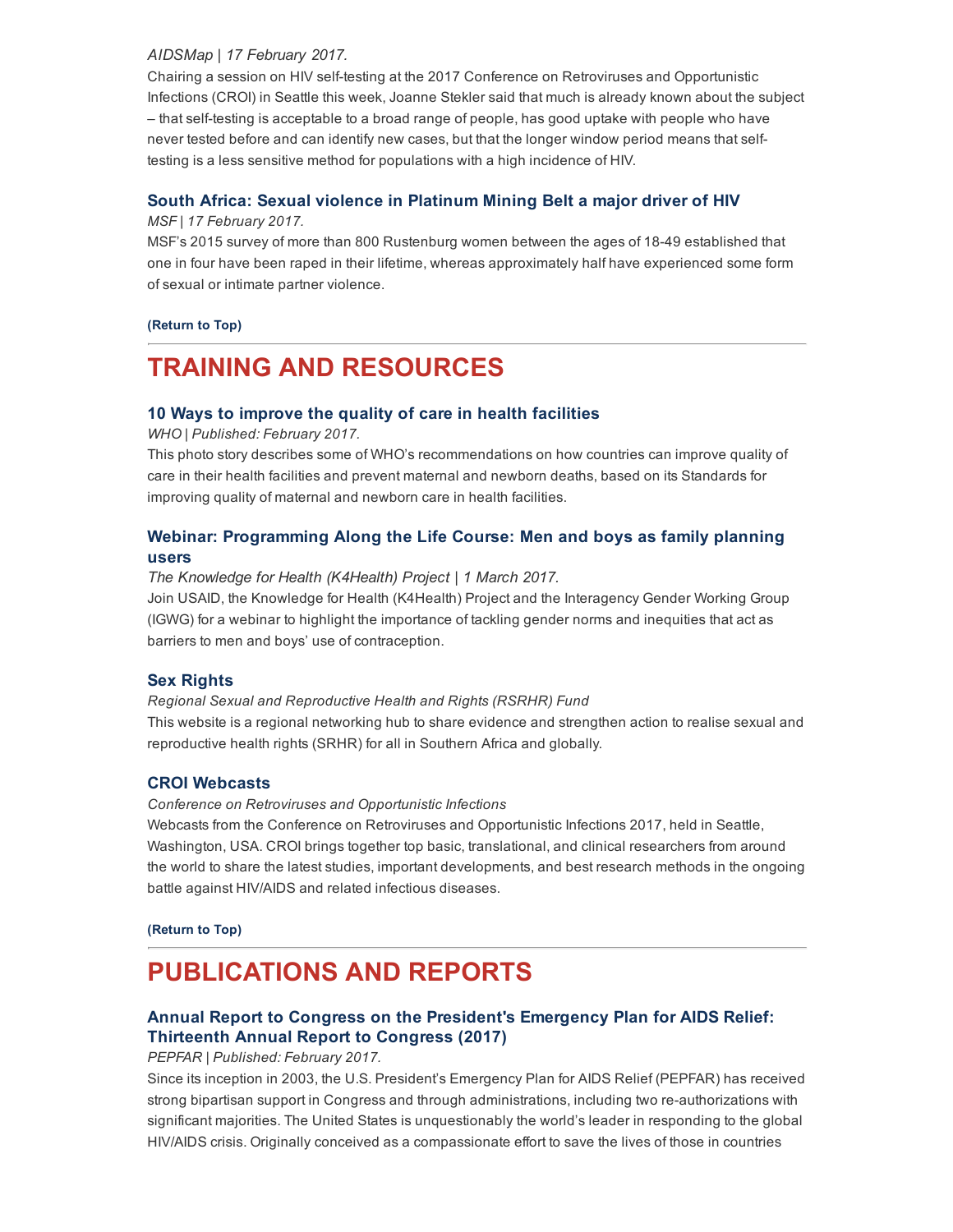hardest hit by HIV/AIDS with urgently needed treatment and care, PEPFAR is now also undertaking the challenge of actually controlling the pandemic.

[\(Return](#page-0-1) to Top)

## <span id="page-5-0"></span>CONFERENCES AND EVENTS

#### 31st International [Papillomavirus](http://hpv2017.org/) Conference 2017

28 February – 4 March 2017 Cape Town, South Africa

#### The Africa Health Agenda [International](http://ahaic.org/portal/index.php/ahaic/ahaic) Conference (AHAIC 2017)

7 – 9 March 2017 Nairobi, Kenya

#### Building Children's Nursing for Africa [Conference](http://www.buildingchildrensnursing.co.za/)

28 – 30 March 2017 The River Club, Cape Town, South Africa

#### HEAIDS Conference (Higher Education and Training): [Empowering](http://heaidsconference.co.za/) our youth in South Africa

9 – 11 June 2017 ICC Durban, South Africa

#### [\(Return](#page-0-1) to Top)

## <span id="page-5-1"></span>JOB OPPORTUNITIES

Please click on the job title for more information.

# Health [Systems](http://www.hst.org.za/jobs/corporate-services-unit-fleet-interns) Trust: Fleet Interns

Closing Date: 28 February 2017

Health [Systems](http://www.hst.org.za/jobs/copy-and-content-editor-sa-sure-plus-project) Trust: Copy and Content Editor, SA SURE Plus Project Closing Date: 3 March 2017

Health Systems Trust: [Compliance](http://www.hst.org.za/jobs/corporate-services-unit-compliance-officers) Officers Closing Date: 9 March 2017

Health Systems Trust: Graphic [Designer](http://www.hst.org.za/jobs/business-development-and-communications-unit-graphic-designer) Closing Date: 9 March 2017

## Health Systems Trust: CCMDD Provincial Co-Ordinator

Closing Date: 9 March 2017

Health Systems Trust: CCMDD Monitoring and Evaluation System [Implementation](http://www.hst.org.za/jobs/health-systems-strengthening-hss-unit-ccmdd-monitoring-and-evaluation-system-implementation-co-) Co-Ordinator Closing Date: 9 March 2017

Health Systems Trust: CCMDD District [Technical](http://www.hst.org.za/jobs/health-systems-strengthening-hss-unit-ccmdd-district-technical-support) Support Closing Date: 9 March 2017

Health Systems Trust: CCMDD National Programme Co-Ordinator Closing Date: 9 March 2017